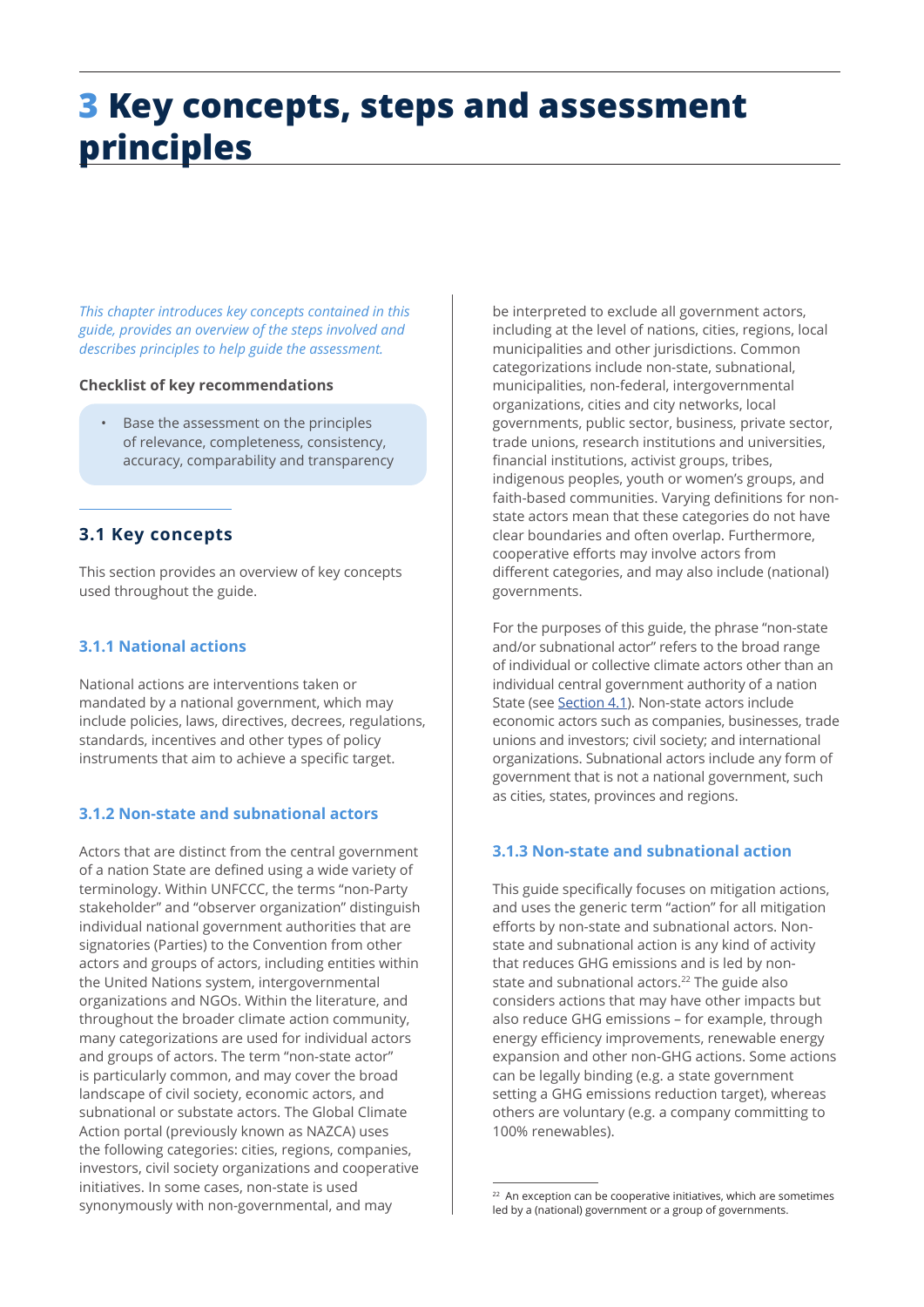14 Non-State and Subnational Action Guide

Actions can be put forward and pursued individually (by *one* subnational or non-state actor) or cooperatively in the form of initiatives (by a *group* of actors, including non-state and/or subnational actors, with or without national governments). A huge variety of individual and cooperative actions exist, including general statements calling for action, political declarations, quantifiable targets for reducing emissions, commitments, pledges, plans, initiatives, strategies, and concrete policies and programmes (Table 3.1).

Actions can also be categorized in terms of targets and policies – which can be either economy-wide or sector-specific (see Section 4.3). They can include both GHG and non-GHG actions. Targets can be represented as a base year absolute target, fixed level target, base year intensity target or baseline scenario target ([Table 3.2](#page-2-0)). However, often targets lack detailed information on the base year or other reference levels (see Section 5.3 on how to address data gaps). Policies refer to interventions by a government or other entity, and can include laws,

directives and decrees; regulations and standards; taxes, charges, subsidies and incentives; information instruments; voluntary agreements; implementation of new technologies, processes or practices; and public or private sector financing and investment. [Table](#page-3-0) 3.3 presents general types of policies and actions; however, the list is not exhaustive, and there may be policies and actions of other types.

At times, actions may be commitments to adopt a target in future. These commitments may have been publicly announced but are still under development.23 For instance, under the Science Based Targets initiative (SBTi), companies commit to developing a science-based target within 24 months of its public announcement.<sup>24</sup>

Given the wide range of actions, it is important to develop criteria to determine suitability of actions for inclusion in the assessment (see Chapter 6), and clearly indicate which actors or initiatives are retained for the final analysis.

#### **TABLE 3.1**

## **Examples of individual and cooperative actions**

#### **Individual actions**

Non-state action

- Iberdrola, a Spanish utility, aims to reduce its direct carbon dioxide (CO<sub>2</sub>) emissions by 100% from 2007 to 2050.
- $\cdot\,$  ACC, India (a cement company) aims to reduce operational CO $_2$  equivalent (CO $_2$ e) emissions intensity by 35% per tonne of product by 2017 compared with 1990 levels through increased energy efficiency.
- ANZ Bank of Australia issues US\$ 470 million green bonds worth for projects in renewable energy and energy efficiency in buildings.
- BNP Paribas sets aside €100 million for investment in start-ups working on innovative solutions for energy transitions.
- $\cdot$  Mahindra Lifespace Developers Limited (an Indian investor) aims to reduce operations CO<sub>2</sub>e emissions intensity by 10% per square metre from 2013 to 2020 through increased energy efficiency and solar energy installations.

## Subnational action

- $\cdot \,$  The city of Glasgow aims to reduce CO $_2$ e emissions from government operations by 30% from 2005 to 2020.
- The province of Alberta, Canada, is committed to reducing methane emissions from the oil and gas sector by 45% by 2025.
- The Oriental Region of Morocco pledges to increase its energy efficiency and reduce community energy consumption by 12% by 2020 compared with 2009 levels.
- The state of California sets a goal to reduce petroleum consumption by cars and trucks by 50% by 2030.

<sup>&</sup>lt;sup>23</sup> Some actors may not publicly announce their actions, in which case it will not be possible to include them in the assessment.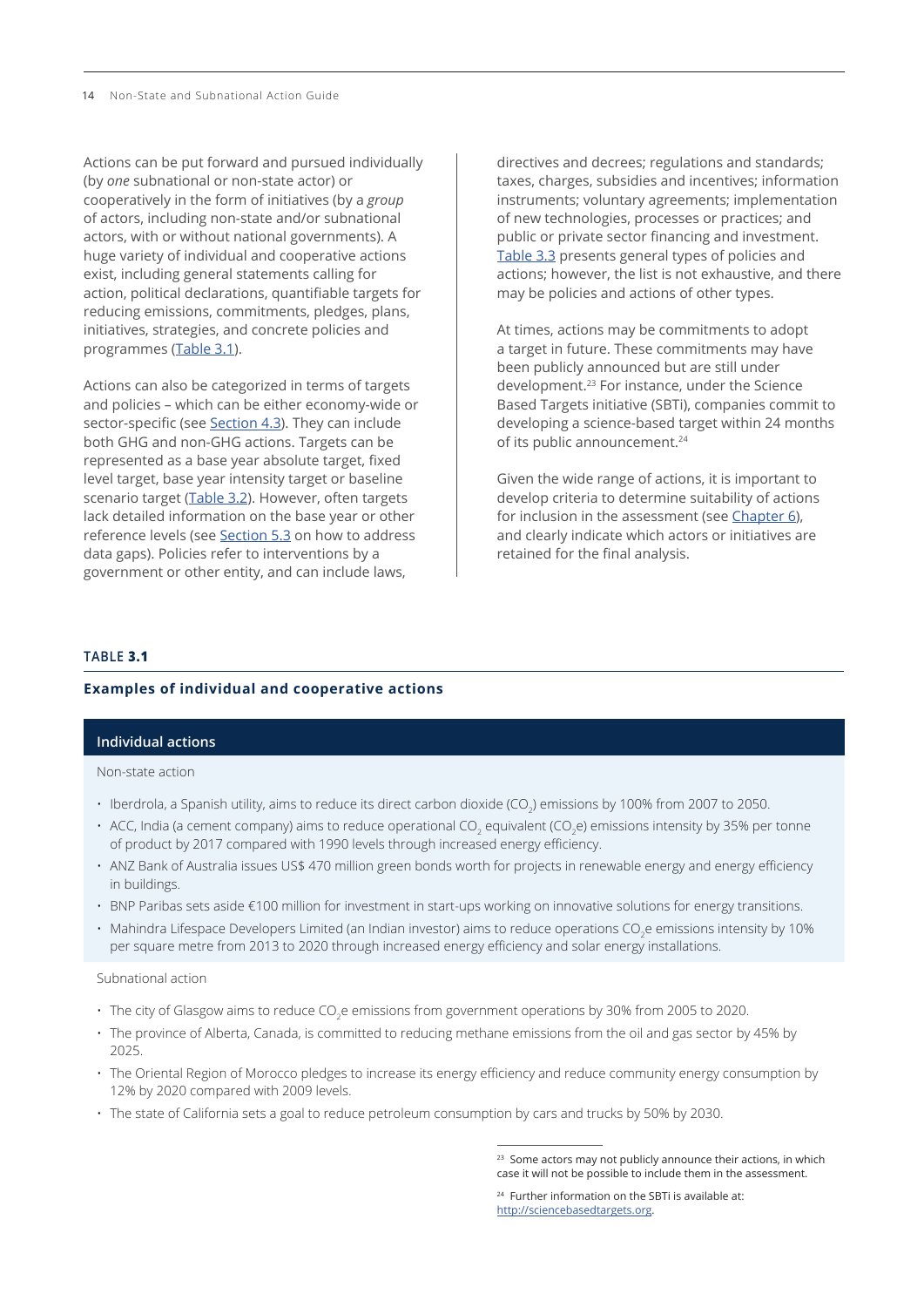### <span id="page-2-0"></span>**TABLE 3.1, continued**

### **Examples of individual and cooperative actions**

#### **Cooperative action**

- Under the RE100 initiative, companies in different countries each commit to procuring 100% of their electricity consumption from renewable energy.25
- Under the Climate & Clean Air Coalition Agriculture Initiative, several international organizations and countries aim to raise ambition in NDCs to include actions to reduce methane and black carbon emissions from key agricultural sectors by sharing and implementing best practices.<sup>26</sup>
- The New York Declaration on Forests endorsed by national and subnational governments, companies, indigenous peoples and civil society organizations – calls for halving the loss of natural forests globally by 2020, and striving to end it by 2030.
- $\cdot$  The Cement Sustainability Initiative aims to reduce CO $_2$  emissions from cement production and report annually on progress, including independent third-party assurance.
- The Alliance of Energy Efficiency Financing Institutions, led by the European Bank for Reconstruction and Development and the United Nations Environment Programme Finance Initiative (UNEP FI), aims to scale up energy efficiency financing, and work with institutional and public financiers to provide climate finance to clients.

Source: Global Climate Action portal (<http://climateaction.unfccc.int>).

# **TABLE 3.2**

#### **Types of targets used by non-state and subnational actors**

| <b>Target type</b>                    | <b>Description</b>                                                                                                                                                                                                                                                                                     | <b>Common metrics</b>                                                                                                                                  |  |
|---------------------------------------|--------------------------------------------------------------------------------------------------------------------------------------------------------------------------------------------------------------------------------------------------------------------------------------------------------|--------------------------------------------------------------------------------------------------------------------------------------------------------|--|
| Base year<br>or absolute<br>emissions | A target that aims to reduce or limit the increase of<br>emissions by a specified quantity relative to emissions in a<br>historical base year                                                                                                                                                          | GHG emissions relative to historical<br>emissions of a specified year                                                                                  |  |
| Fixed level                           | A target that aims to reduce or limit the increase of<br>emissions to an absolute emissions level in a target year                                                                                                                                                                                     | Absolute GHG emissions for a target year                                                                                                               |  |
| Base year<br>intensity                | A target that aims to reduce emissions intensity by a<br>specified quantity relative to a historical base year                                                                                                                                                                                         | GHG emissions per unit of another<br>variable (typically gross domestic product,<br>but may also be population, energy use<br>or a different variable) |  |
| <b>Baseline</b><br>scenario           | A target that aims to reduce emissions by a specified<br>quantity relative to a projected emissions baseline or<br>business-as-usual scenario                                                                                                                                                          | GHG emissions relative to a reference case<br>that represents emissions in the absence<br>of activities taken to meet the target                       |  |
| Non-GHG                               | Targets framed in terms of energy efficiency, renewable<br>energy or other objectives not directly expressed in terms of<br>GHG emissions or emissions reductions                                                                                                                                      | Varied                                                                                                                                                 |  |
| Specific<br>policies and<br>actions   | Interventions such as laws, directives, and decrees;<br>regulations and standards; taxes, charges, subsidies and<br>incentives; information instruments; voluntary agreements;<br>implementation of new technologies, processes or practices;<br>and public or private sector financing and investment | Varied                                                                                                                                                 |  |

*Source:* Adapted from WRI (2014b).

25 Further information on RE100 is available at: <http://there100.org/re100>.

<sup>26</sup> Further information on the CCAC Agriculture Initiative is available

at:<https://ccacoalition.org/en/initiatives/agriculture>.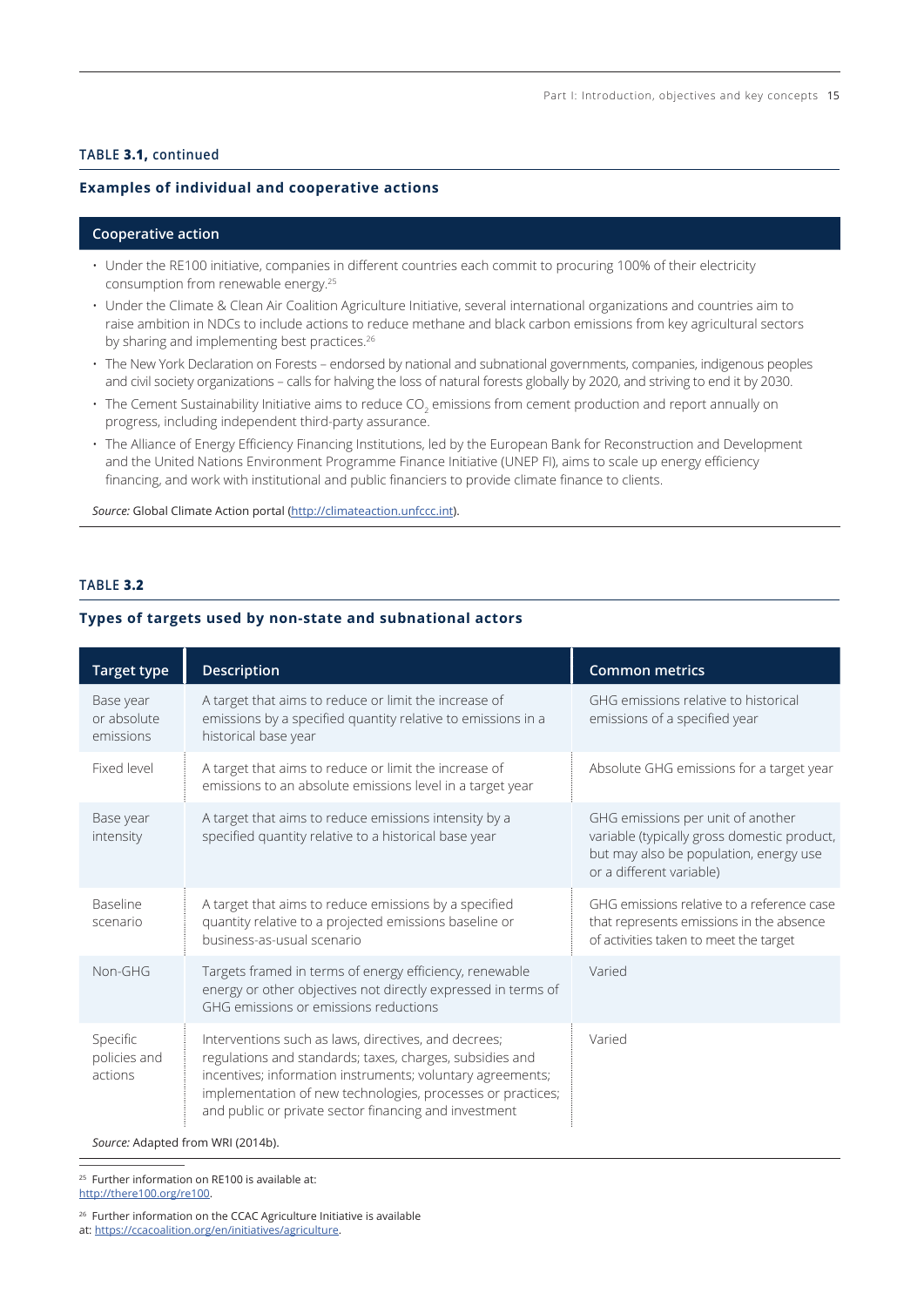## <span id="page-3-0"></span>**TABLE 3.3**

#### **Common types of policies and actions adopted by subnational actors**

| Type of policy or<br>action                                      | Description                                                                                                                                                                                                                                                                                                                                               |
|------------------------------------------------------------------|-----------------------------------------------------------------------------------------------------------------------------------------------------------------------------------------------------------------------------------------------------------------------------------------------------------------------------------------------------------|
| Regulations and<br>standards                                     | Regulations or standards that specify abatement technologies (technology regulation or<br>standard), or minimum requirements for energy consumption, pollution output or other<br>activities (performance regulation or standard). They typically include penalties for non-<br>compliance.                                                               |
| Taxes and charges                                                | Levies imposed on each unit of activity by a source - for example, a fuel tax, carbon tax, traffic<br>congestion charge, or import or export tax.                                                                                                                                                                                                         |
| Subsidies and<br>incentives                                      | Direct payments, tax reductions, price supports or the equivalent provided by a government to<br>an entity for implementing a practice or performing a specified action.                                                                                                                                                                                  |
| Voluntary agreements<br>or actions                               | Agreements, commitments or actions undertaken voluntarily by public or private sector<br>actors, either unilaterally or jointly in a negotiated agreement. Some voluntary agreements<br>include rewards or penalties associated with participating in the agreement or achieving the<br>commitments.                                                      |
| Information<br>instruments                                       | Requirements for public disclosure of information. They include labelling programmes,<br>reporting programmes, rating and certification systems, benchmarking, and information or<br>education campaigns aimed at changing behaviour by increasing awareness.                                                                                             |
| Emissions trading<br>programmes                                  | Programmes that establish a limit on aggregate emissions of various pollutants from specified<br>sources; require sources to hold permits, allowances or other units equal to their actual<br>emissions; and allow permits to be traded among sources. These programmes are also<br>referred to as emissions trading systems or cap-and-trade programmes. |
| Research,<br>development and<br>deployment policies              | Policies aimed at supporting technological advances, through direct government funding or<br>investment, or facilitation of investment, in technology research, development, demonstration<br>and deployment activities.                                                                                                                                  |
| Public procurement<br>policies                                   | Policies requiring that specific attributes (such as social or environmental benefits) are<br>considered as part of public procurement processes.                                                                                                                                                                                                         |
| Infrastructure<br>programmes                                     | Provision of (or granting a government permit for) infrastructure, such as roads, water, urban<br>services and high-speed rail.                                                                                                                                                                                                                           |
| Implementation of<br>new technologies,<br>processes or practices | Implementation by an entity of new technologies, processes or practices at a broad scale<br>(e.g. those that reduce emissions compared with existing technologies, processes or practices).                                                                                                                                                               |

# **3.1.4 Bottom-up aggregation**

Bottom-up aggregation refers to adding the individual impacts of non-state and subnational actions to determine the total potential impact of all the actions included within the assessment. It involves estimating GHG reductions from each action relative to individual baseline scenarios that represent what would have happened in the absence of the action, then aggregating the resulting GHG reduction estimates. This method can be used to estimate the collective impact of a group of non-state and/or subnational actors ([Figure 3.1](#page-4-0)). It should be noted that this impact is not additional to the impact of national policies because of potential overlaps with national policies, which are not considered here. GHG reductions can be calculated either on a cumulative basis over a defined time period or on an annual basis for a given year. The aggregation should include adjustments to avoid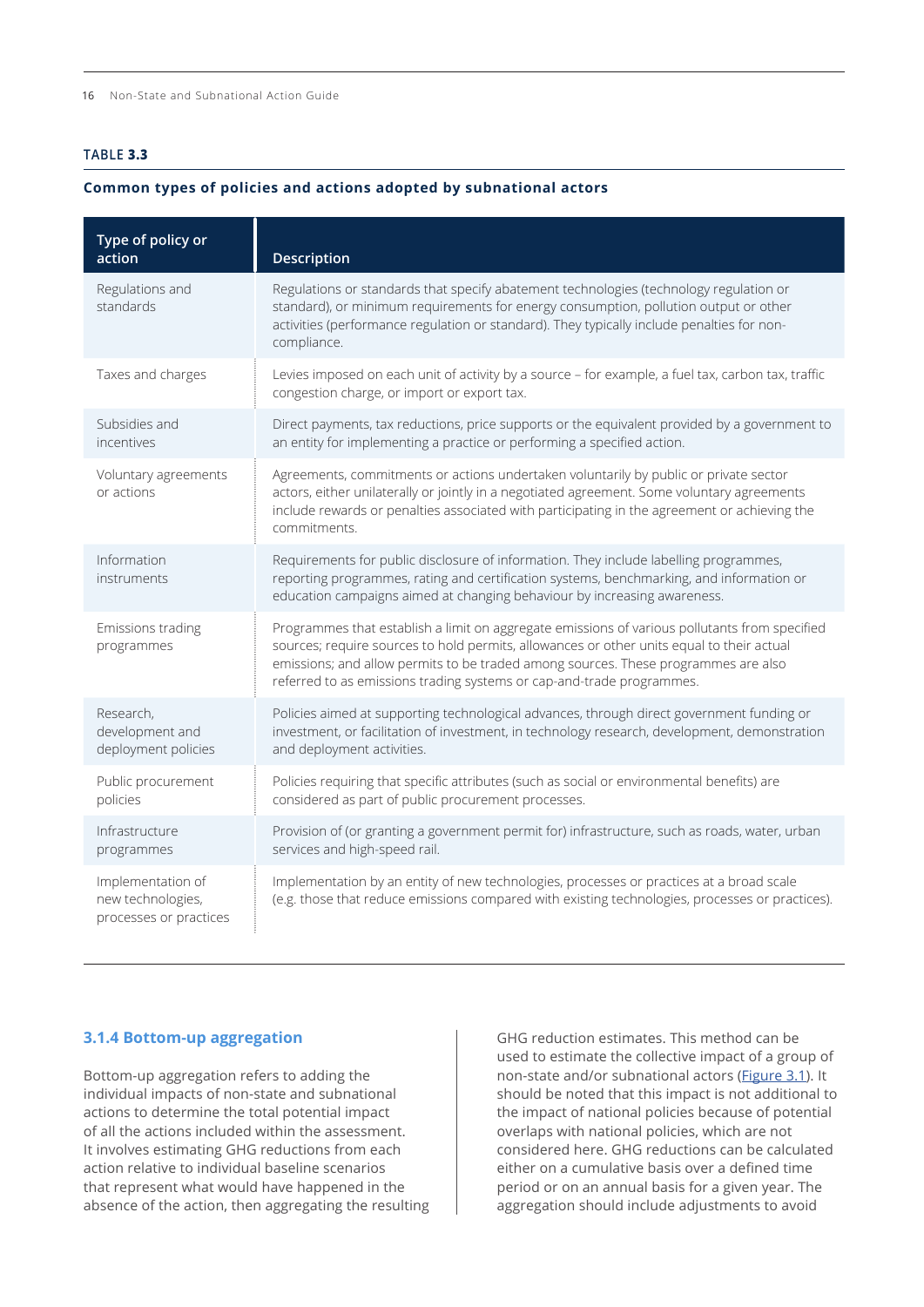## <span id="page-4-0"></span>**FIGURE 3.1**



# **Example of bottom-up aggregation of estimated GHG reductions from non-state and subnational action**

any total or partial overlaps between non-state and subnational actions, to avoid overestimating the collective impact.

The aggregated GHG reduction estimate can be presented without comparison with any reference scenario. For example, the cities and local governments committed to the Global Covenant of Mayors for Climate & Energy could collectively achieve annual reductions of 1.4 GtCO<sub>2</sub>e in 2030 and 2.8 GtCO<sub>2</sub>e in 2050 compared with business as usual (BAU).<sup>27</sup> Or the GHG reduction estimate can be compared with national GHG emissions (historical or projected) or a national GHG target. For example, voluntary actions from 53 companies analysed in the India corporate actions assessment could lead to a 12% absolute reduction in GHG emissions by 2030 relative to a BAU scenario, which amounts to a reduction of 1.2–1.5% at the national level by 2030. It is important to note that the comparison cannot simply be assumed to be additional to national action, because potential overlaps with national actions have not been determined, and baselines have not been harmonized with the national target.

It is important that users carefully select a baseline scenario and/or estimate the baseline scenario for each individual action or sector so that they do not overestimate the resulting GHG reductions (also see [Section 3.1.6](#page-5-0)). Another methodological challenge is that subnational actions of different types often interact in complex ways and cannot be simply aggregated to understand their collective impact. For example, efficiency gains from a policy and the policy-driven addition of renewables may both lead to GHG reductions in the power sector, but when occurring simultaneously there are likely to be overlaps. Accounting for this type of overlap may require the development of simplifying assumptions to assess overlap and recognize limitations; alternatively, more sophisticated assessment models incorporating interactions among actions may be used. In many cases, it will not be possible to assign clear causality to individual actions, particularly if they are implemented simultaneously.

# **3.1.5 Top-down integration**

Top-down integration involves estimating the impact of non-state and subnational actions, and incorporating this impact into national projections and scenarios, often based on existing national assessment models. The starting point for the

<sup>&</sup>lt;sup>27</sup> Global Covenant of Mayors for Climate & Energy (2018).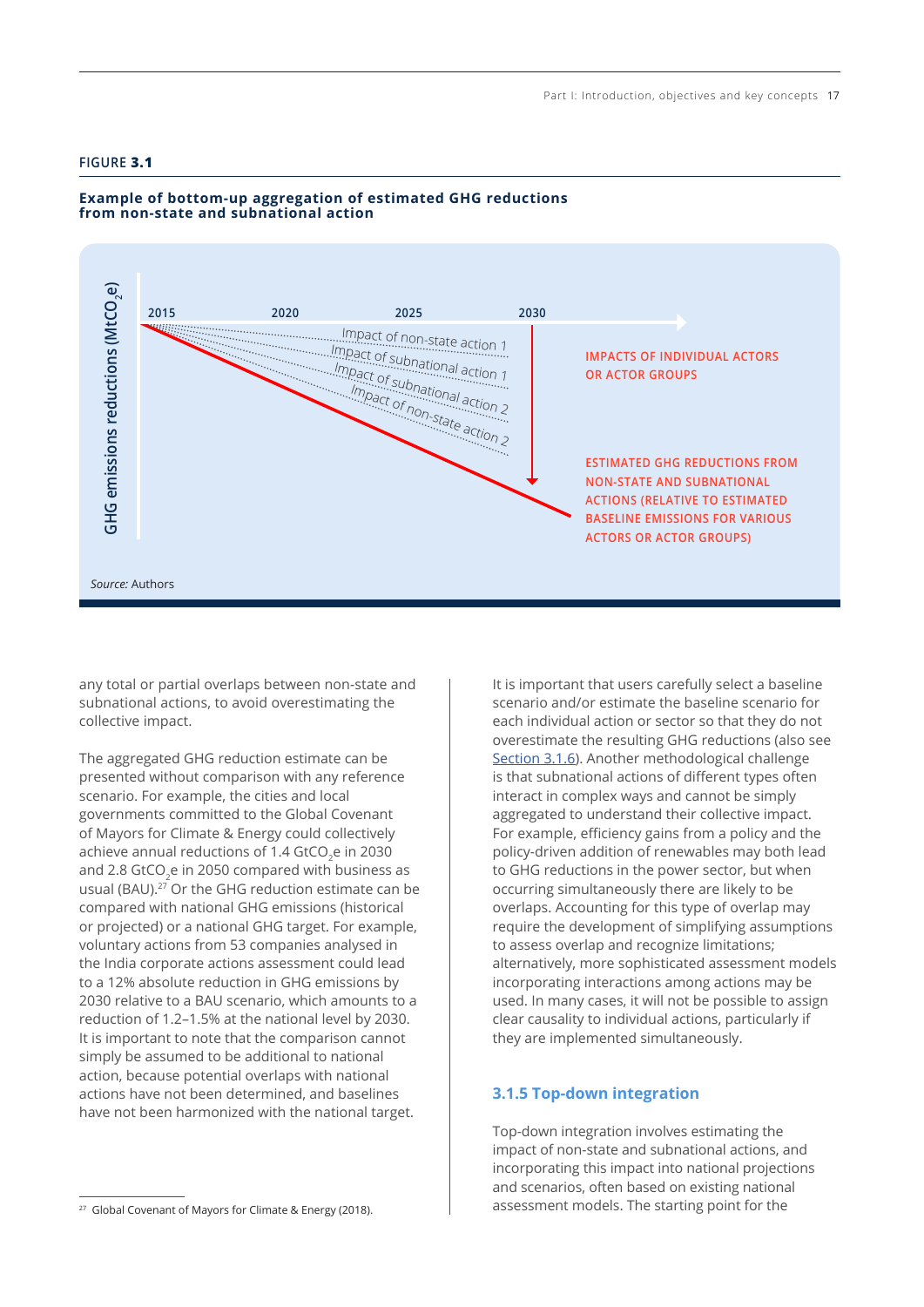<span id="page-5-0"></span>analysis is an up-to-date national GHG emissions projection or scenario. An important first step is to review which policies, targets and drivers are already included in the national projection or model. The projection may only reflect the impacts of national policies and targets, along with various socioeconomic drivers and trends, such as gross domestic product (GDP), population and energy prices. In addition, it may already include the impacts of selected non-state and subnational actions. Users should review which non-state and subnational actions are already included, then follow the same steps in the guide as for bottom-up aggregation to identify and estimate the impacts of additional non-state and subnational actions. The national emissions projection should be adjusted to reflect the impacts of non-state and subnational actions not already included in the original projection – for example, because the commitments were made later. The result is a revised GHG emissions projection that incorporates the impacts of non-state and subnational actions, current national policies, and other socioeconomic and market drivers (Figure 3.2).

The difference between the original projection and the updated projection reveals the potential impact of non-state and subnational actions in the country. The updated projection can be used to set a higher national mitigation target that builds on the additional GHG mitigation efforts undertaken by non-state and subnational actors.

This approach requires that the national GHG projection or scenario is available in a transparent format, where the underlying assumptions can be adjusted to reflect the impacts of additional actions. This approach is not feasible if the user does not have access to the underlying calculations or assumptions. Further, in many cases, national targets do not directly link to specific projections. In some cases, governments use projections as a basis for discussion of the targets; in other cases, the targets are determined in a political process independently of scenario modelling.

# **3.1.6 Baselines**

Baselines are required to provide a reference for the impact of actions. Different approaches can be used to calculate baselines – for example, a constant emissions level can be used (e.g. base year emissions), or users can assume that emissions grow at a certain rate, informed by the historical and projected economic growth rate. Baselines for specific actors can also be determined – for example,

#### **FIGURE 3.2**



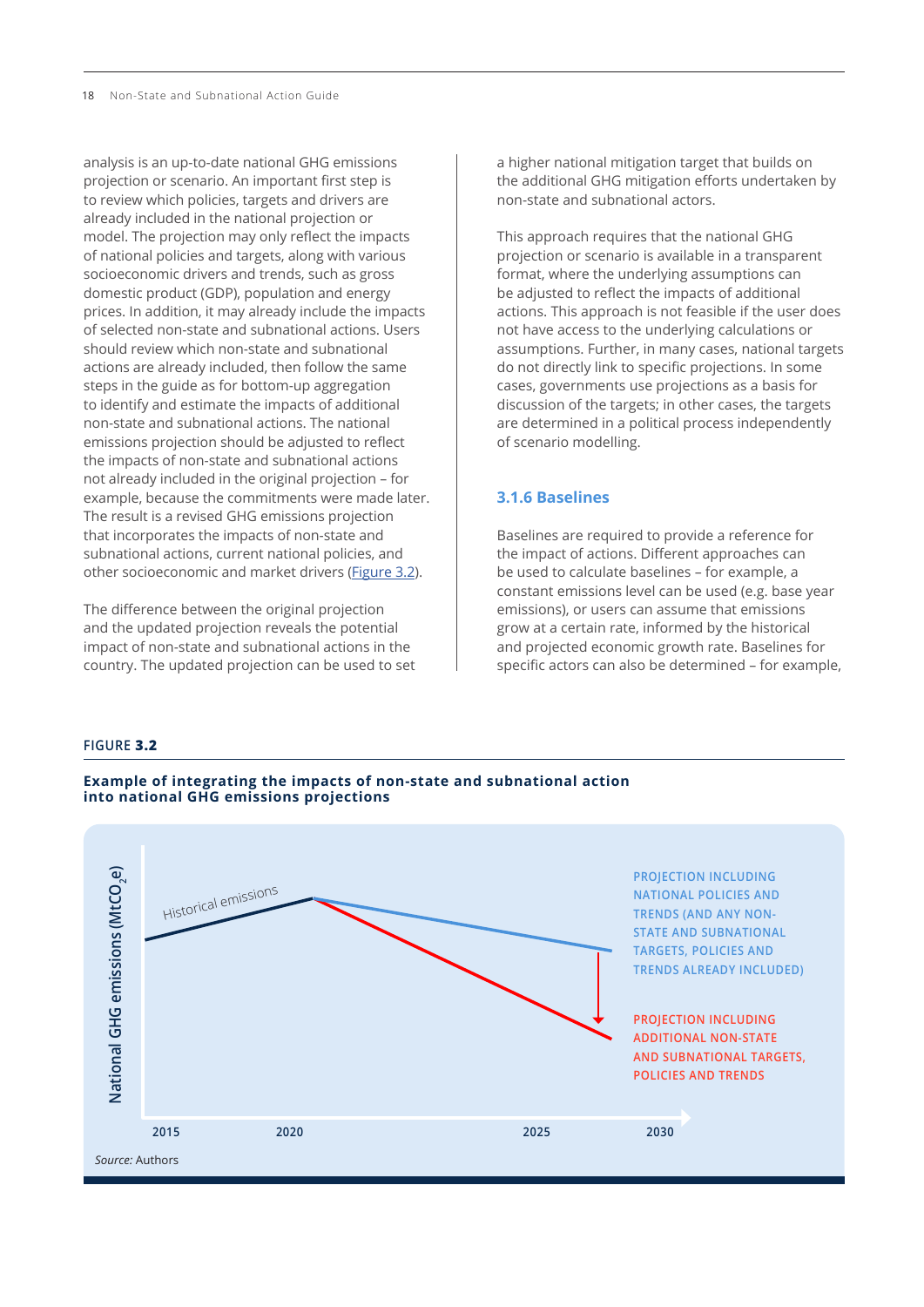by using industry sector projections from the International Energy Agency's World Energy Outlook28 for companies operating in the same sector.

# **3.2 Overview of steps**

Users should follow the assessment steps that are appropriate to their objectives. Some objectives may only require the steps relating to aggregation, which involve adding individual impacts of non-state and subnational actions. Others may require further integration into national emission trajectories, such as projection models or scenarios; for these, users will need some additional steps. The guide indicates which steps are not applicable for a particular objective.

This section provides an overview of steps for some broad objectives that users may be interested in pursuing. Those only seeking to understand the growing landscape of non-state and subnational efforts in a country should follow the steps indicated in Figure 3.3. This kind of landscape analysis can provide insights into the types of actors, actions and sectors covered by non-state and subnational actions.

Users can build on this analysis to determine the aggregate potential impact of identified actions. [Figure 3.4](#page-7-0) shows the steps needed to account for overlaps between non-state and subnational actions, and aggregate their potential impact at a national or sectoral level. The impact obtained through such analysis is not additional to national policies, as overlaps with national policies have not been determined here.

Users interested in learning about the *additional* impact of non-state and subnational actions should consider how non-state and subnational actions interact with existing national (sectoral) policies. An economy-wide (sectoral) model makes it easier to examine interactions between various policies and actions, but this can also be done without the use of a model if users do not have access to an already developed model. This is illustrated in **[Figure 3.5](#page-8-0).** 

Users with access to an economy-wide climate model can follow the steps in [Figure 3.6](#page-9-0) to estimate additional impacts that consider interactions between policies and actions, and incorporate the effect of socioeconomic drivers (e.g. GDP, population growth).

## **FIGURE 3.3**

## **Understanding the scope of non-state and subnational actions**

# **Landscape analysis**

Define the assessment boundary (Chapter 4)

Create a list of all relevant non-state and subnational actions (Chapter 5)

Select non-state and subnational actions for inclusion in the assessment (Chapter 6)

Analyse information related to non-state and subnational actions to understand the landscape of actions (Chapter 6)

<sup>&</sup>lt;sup>28</sup> Available at: [www.iea.org/weo](http://www.iea.org/weo).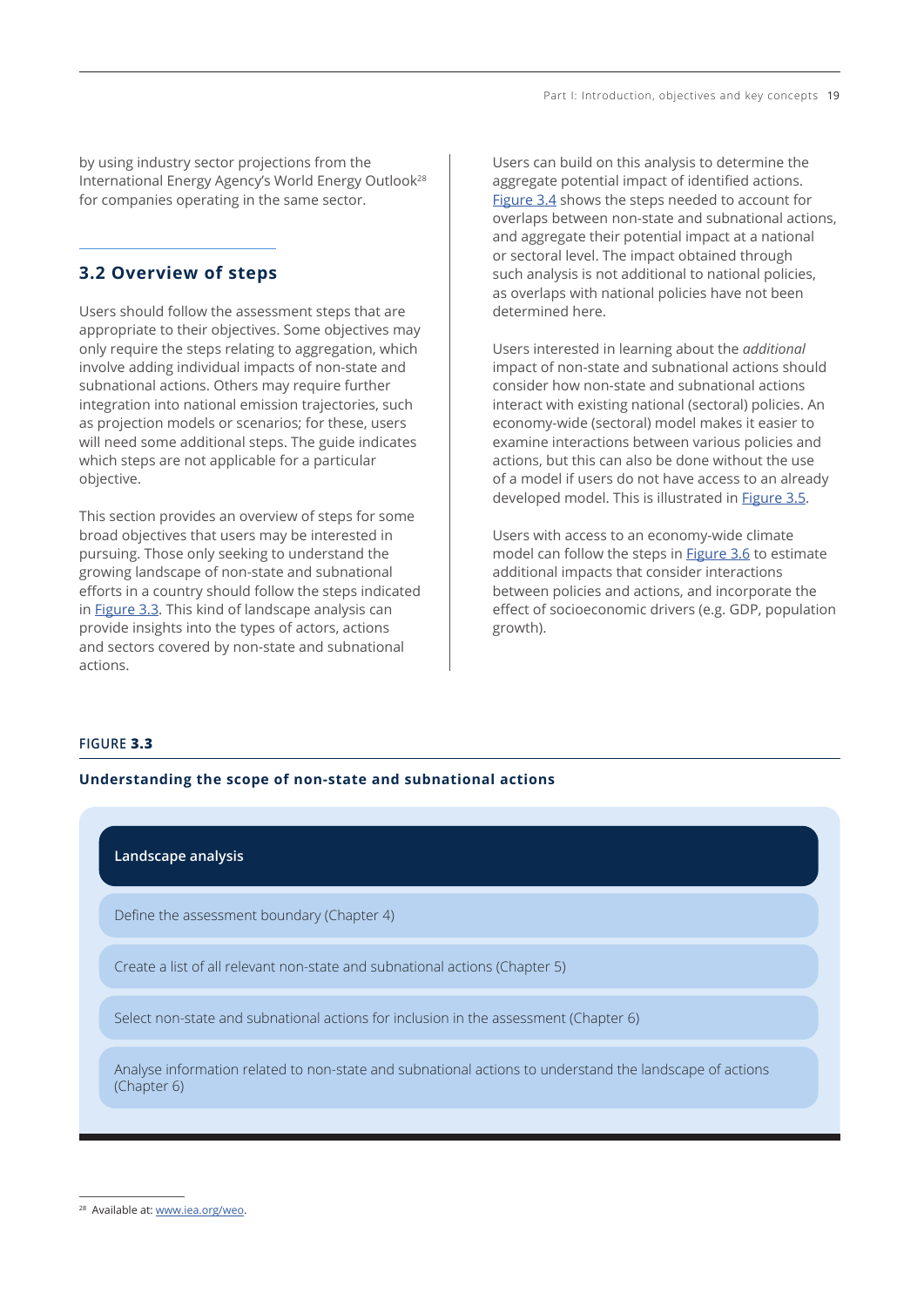<span id="page-7-0"></span>20 Non-State and Subnational Action Guide

# **FIGURE 3.4**

# **Determine aggregate potential impact of non-state and subnational actions**

| Define the assessment boundary (Chapter 4)<br>Create a list of all relevant non-state and subnational actions (Chapter 5)<br>Select non-state and subnational actions for inclusion in the assessment (Chapter 6)<br>Analyse information related to non-state and subnational actions to understand the landscape of actions<br>(Chapter 6)<br>Harmonize non-state and subnational actions for comparison (Chapter 8)<br>Assess overlaps between actions (Chapter 9)<br>Estimate potential impacts for individual actions (Chapter 9)<br>Aggregate potential impact of non-state and subnational actions (Chapter 9) | Aggregate potential impact of non-state and subnational actions (considering overlaps between<br>actions but not with national policites) |  |  |  |
|----------------------------------------------------------------------------------------------------------------------------------------------------------------------------------------------------------------------------------------------------------------------------------------------------------------------------------------------------------------------------------------------------------------------------------------------------------------------------------------------------------------------------------------------------------------------------------------------------------------------|-------------------------------------------------------------------------------------------------------------------------------------------|--|--|--|
|                                                                                                                                                                                                                                                                                                                                                                                                                                                                                                                                                                                                                      |                                                                                                                                           |  |  |  |
|                                                                                                                                                                                                                                                                                                                                                                                                                                                                                                                                                                                                                      |                                                                                                                                           |  |  |  |
|                                                                                                                                                                                                                                                                                                                                                                                                                                                                                                                                                                                                                      |                                                                                                                                           |  |  |  |
|                                                                                                                                                                                                                                                                                                                                                                                                                                                                                                                                                                                                                      |                                                                                                                                           |  |  |  |
|                                                                                                                                                                                                                                                                                                                                                                                                                                                                                                                                                                                                                      |                                                                                                                                           |  |  |  |
|                                                                                                                                                                                                                                                                                                                                                                                                                                                                                                                                                                                                                      |                                                                                                                                           |  |  |  |
|                                                                                                                                                                                                                                                                                                                                                                                                                                                                                                                                                                                                                      |                                                                                                                                           |  |  |  |
|                                                                                                                                                                                                                                                                                                                                                                                                                                                                                                                                                                                                                      |                                                                                                                                           |  |  |  |
| Develop new scenarios for enhanced ambition of non-state and subnational actions (Chapter 9)                                                                                                                                                                                                                                                                                                                                                                                                                                                                                                                         |                                                                                                                                           |  |  |  |

Aggregate potential impact of non-state and subnational actions for each enhanced ambition scenario (Chapter 9)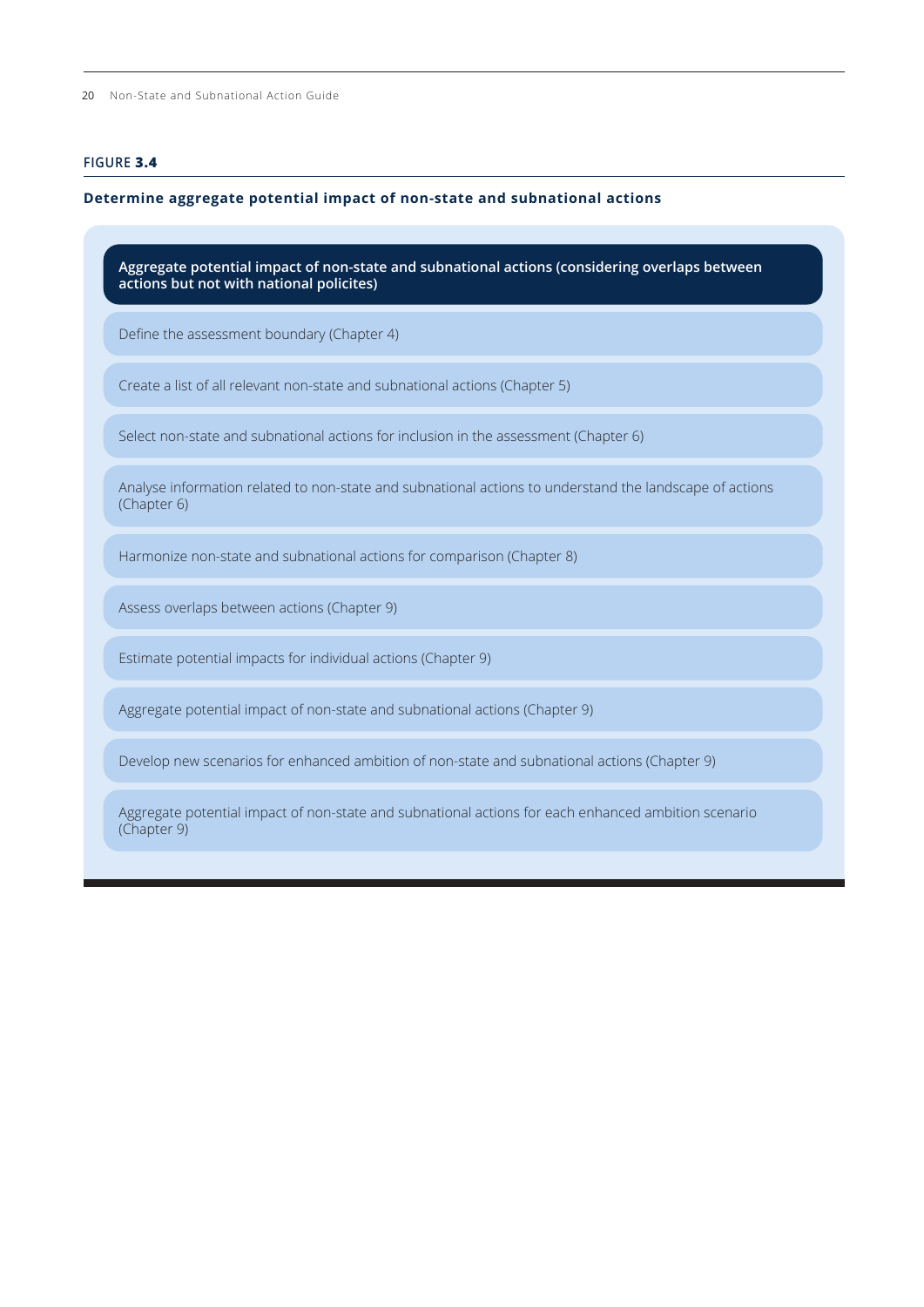## <span id="page-8-0"></span>**FIGURE 3.5**

#### **Determine potential additional impact of non-state and subnational actions**

**Additional impact of non-state and subnational actions (additional to national policies)**

Define the assessment boundary (Chapter 4)

Create a list of all relevant non-state and subnational actions (Chapter 5)

Select non-state and subnational actions for inclusion in the assessment (Chapter 6)

Analyse information related to non-state and subnational actions to understand the landscape of actions (Chapter 6)

List relevant national/sectoral policies and actions (Chapter 7)

Harmonize non-state and subnational actions and national policies for comparison (Chapter 8)

Assess overlaps between non-state and subnational actions and national policies (Chapter 9)

Estimate potential impacts for individual actions (Chapter 9)

Aggregate potential additional impact of non-state and subnational actions (Chapter 9)

Develop new scenarios for enhanced ambition of non-state and subnational actions (Chapter 9)

Aggregate potential additional impact of non-state and subnational actions for each enhanced ambition scenario (Chapter 9)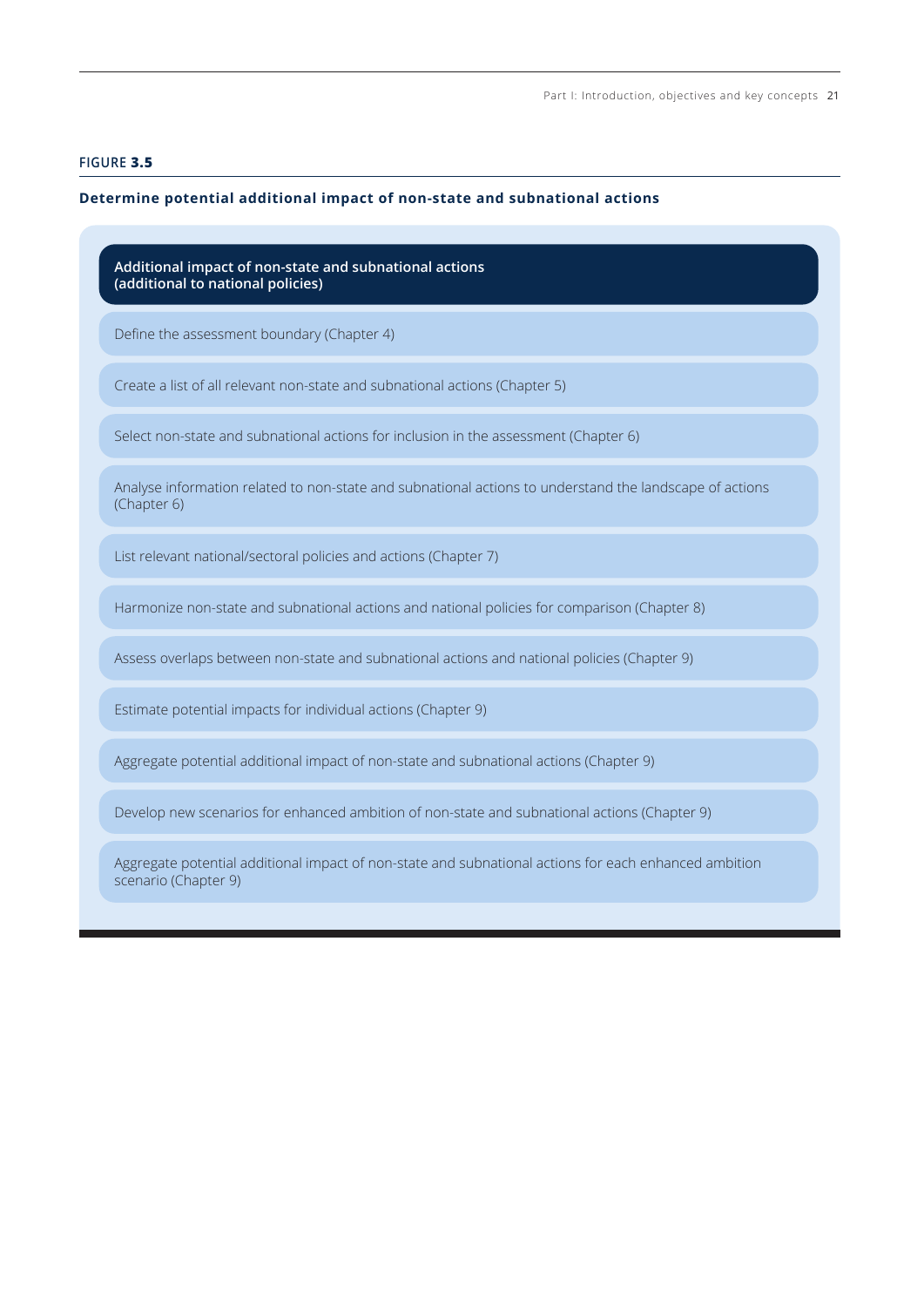# <span id="page-9-0"></span>**FIGURE 3.6**

#### **Model additional impact of non-state and subnational actions**

| Model additional impact of non-state and subnational actions<br>(additional to national policies)                                                             |  |  |  |
|---------------------------------------------------------------------------------------------------------------------------------------------------------------|--|--|--|
| Define the assessment boundary (Chapter 4)                                                                                                                    |  |  |  |
| Create a list of all relevant non-state and subnational actions (Chapter 5)                                                                                   |  |  |  |
| Select non-state and subnational actions for inclusion in the assessment (Chapter 6)                                                                          |  |  |  |
| Analyse information related to non-state and subnational actions to understand the landscape of actions<br>(Chapter 6)                                        |  |  |  |
| List relevant national/sectoral policies and actions (Chapter 7)                                                                                              |  |  |  |
| Harmonize non-state and subnational actions and national policies for comparison (Chapter 8)                                                                  |  |  |  |
| Select economy-wide/sectoral model to assess interactions and estimate impact (Chapter 9)                                                                     |  |  |  |
| Input information on non-state and subnational actions in the model (Chapter 9)                                                                               |  |  |  |
| Model additional impact of non-state and subnational actions considering interactions between policies and<br>incorporating socioeconomic factors (Chapter 9) |  |  |  |
| Develop new scenarios for enhanced ambition of non-state and subnational actions (Chapter 9)                                                                  |  |  |  |
| Model additional impact of non-state and subnational actions for each enhanced ambition scenario<br>(Chapter 9)                                               |  |  |  |

## **3.2.1 Planning the assessment**

It is important to plan the steps, responsibilities and resources needed to meet the objectives of assessing non-state and subnational impacts. The time and human resources required to use this guide in its entirety depend on a variety of factors, such as whether it is a national or sectoral assessment, the range of non-state and subnational actions selected,

the extent of data collection needed and whether relevant data have already been collected.

# **Related resources for quantifying mitigation impact**

This guide focuses on assessing the impacts of a range of actions from different types of actors. The information in the guide on quantifying impacts can be supplemented with broader knowledge from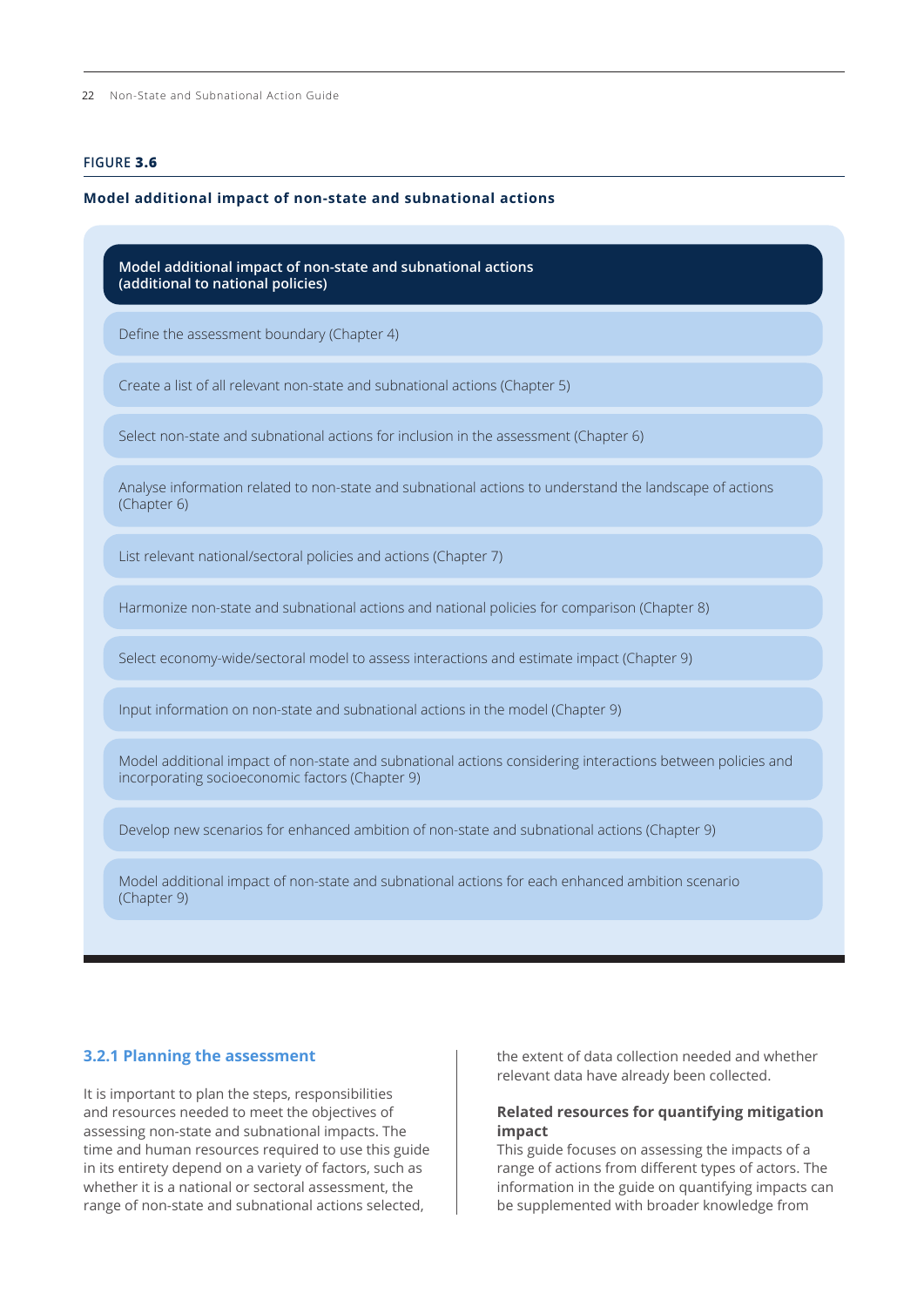other resources, including methods, databases and tools that are specific to particular types of actors (e.g. companies, subnational entities) or to particular types of actions (e.g. policies, projects, targets). These resources can provide additional information on issues discussed in this guide, such as determining realistic baselines, understanding additionality of actions, and developing mitigation projections.

The Greenhouse Gas Protocol website<sup>29</sup> provides a number of related resources, including the *Policy and Action Standard*, the *Mitigation Goal Standard*, the *Project Protocol*, the *Scope 2 Guidance*, *Guidelines for Quantifying GHG Reductions from Grid-Connected Electricity Projects*, sector-specific emissions calculation tools, and other tools and methods. Platforms such as Climate Action Tracker, Climate Watch, the Global Climate Action portal, the Global Covenant of Mayors, and the Cities GHG Inventory Data Portal (under development) are other useful resources for a variety of policies and actions.

## **Planning stakeholder participation**

Stakeholder participation is recommended at many steps throughout the guide, although it may apply differently depending on the user, the objectives and the scope of assessment. In general, stakeholder participation can strengthen the assessment in many ways, including by:

- ensuring that important non-state and subnational actions are included in the assessment, and accurately accounted for
- providing a mechanism for stakeholders who are engaged in non-state and subnational actions to share information that may affect the likelihood of implementation of the action (see Section 6.2) or overlaps between actions (see Chapter 9)
- supporting the development of realistic assumptions and baselines so that impacts are not overestimated
- building understanding, participation, shared ownership and support for national or sectoral targets, policies and projections among stakeholders, which may enhance implementation and impact
- facilitating buy-in from stakeholders for assessment objectives and results
- providing a mechanism for stakeholders to raise issues relating to non-state and subnational actions
- raising awareness and improving understanding of complex issues for all parties involved, building their capacity to contribute effectively
- addressing stakeholder perceptions of risks and impacts, and helping to develop measures to reduce negative impacts and increase benefits for all stakeholder groups, including the most vulnerable
- enabling enhanced ambition and finance by strengthening the underlying assessment.

Various sections throughout this guide explain where stakeholder participation is recommended – for example, in creating a list of non-state and subnational actions, and selecting relevant ones to assess (Chapters  $5$  and  $6$ ); assessing overlaps and comparing ambition (Chapter 9); reporting results (Chapter 10); and decision-making and using results (Chapter 11).

Before beginning the assessment process, users should consider how stakeholder participation can support their objectives, and include relevant activities and associated resources in their assessment plans. It may be helpful to combine stakeholder participation for nonstate and subnational impact assessment with other participatory processes involving similar stakeholders, such as those being conducted for assessment of GHG and sustainable development impacts in the same sector.

It is important to conform with national legal requirements and norms for stakeholder participation in public policies. Requirements of specific donors, and of international treaties, conventions and other instruments that the country is party to should also be met. These are likely to include requirements for disclosure, impact assessments and consultations. They may include specific requirements for certain stakeholder groups (e.g. United Nations Declaration on the Rights of Indigenous Peoples, International Labour Organization Convention 169), or specific types of policies and actions (e.g. UNFCCC guidance on safeguards for activities that reduce emissions from deforestation and degradation in developing countries).

<sup>29</sup> [www.ghgprotocol.org](http://www.ghgprotocol.org)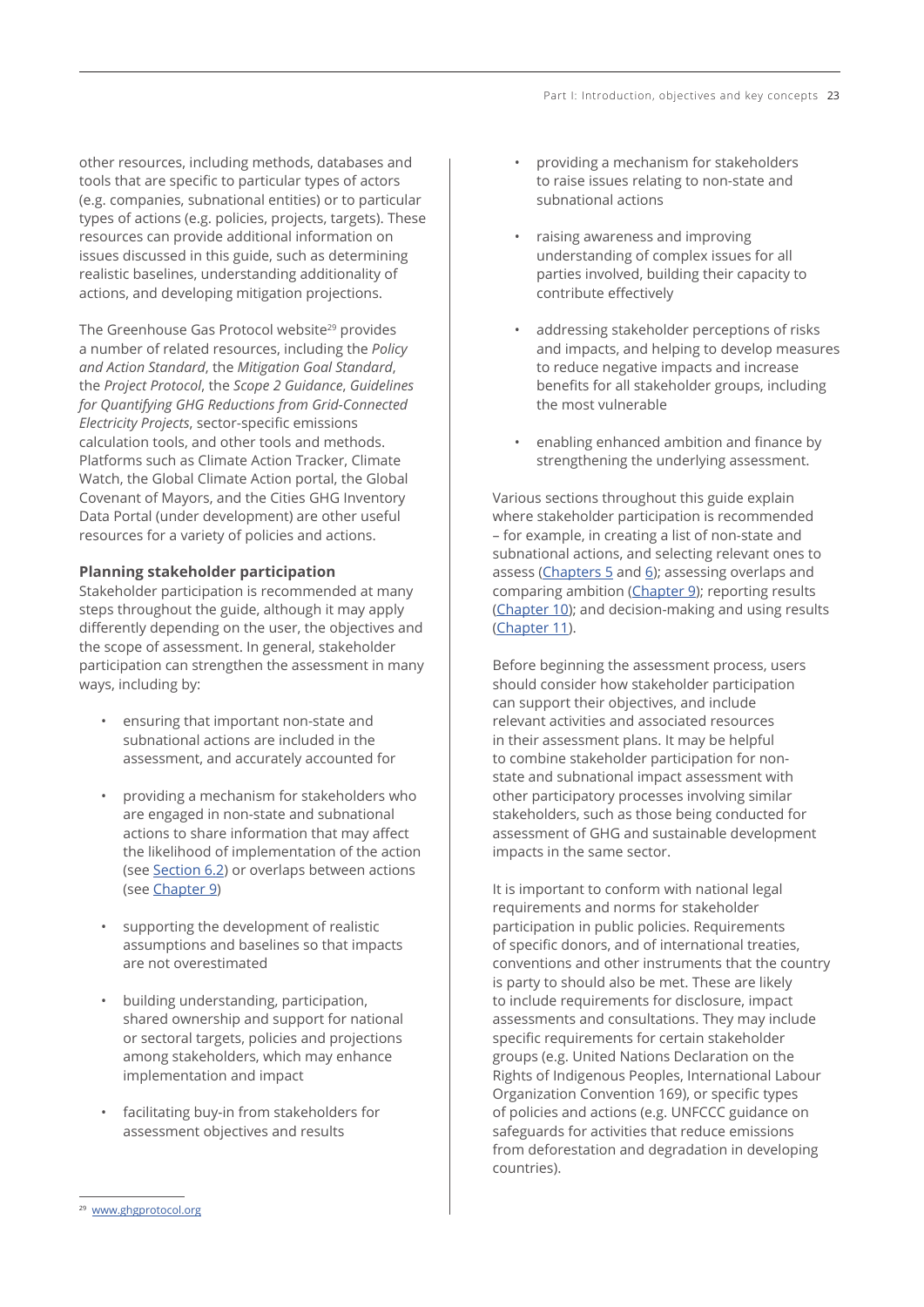During the planning phase, users should identify stakeholder groups that may be affected by, or may influence, the assessment (such as representatives of the non-state and subnational actions included in the assessment boundary, or relevant national policymakers). Appropriate approaches should be identified to engage with the target stakeholder groups, including through their legitimate representatives. Effective stakeholder participation could be facilitated by establishing a multi-stakeholder working group or advisory body consisting of stakeholders and experts with relevant and diverse knowledge and experience. Such a group may advise and potentially contribute to decisionmaking, to ensure that stakeholder interests are reflected in the assessment. It is also important to ensure that stakeholders have access to a grievance redress mechanism to protect their rights relating to the impacts of non-state and subnational actions.

Refer to the ICAT *Stakeholder Participation Guide* for more information, such as how to plan effective stakeholder participation (Chapter 4), identify and analyse different stakeholder groups (Chapter 5), establish multi-stakeholder bodies (Chapter 6), provide information (Chapter 7), design and conduct consultations (Chapter 8), and establish grievance redress mechanisms (Chapter 9). Appendix B of this document summarizes the steps in this guide where stakeholder participation is recommended and provides specific references to relevant information in the *Stakeholder Participation Guide*.

## **Planning technical review (if relevant)**

Before beginning the assessment process, users should consider whether technical review of the assessment report will be pursued. The technical review process emphasizes learning and continual improvement, and can help users identify areas for improving future assessments. Technical review can also provide confidence that the impacts of non-state and subnational actions have been estimated and documented according to ICAT key recommendations. Refer to the ICAT *Technical Review Guide* for more information on the technical review process.

# **3.3 Assessment principles**

This section outlines key principles for the identification, quantification and integration of impacts of non-state and subnational actions and commitments.<sup>30</sup> These principles underlie

the step-by-step approach presented in the following chapters. It is a *key recommendation* to base the assessment on the principles of relevance, completeness, consistency, accuracy, conservativeness, comparability and transparency.

- **Relevance.** Ensure that the assessment appropriately reflects the incremental (additional) GHG impacts of non-state and subnational actions, and serves the decisionmaking needs of policymakers. Users should apply this principle when selecting the desired level of accuracy and completeness from a range of methodological options.
- **Completeness.** Include all significant nonstate and subnational mitigation impacts in the mitigation assessment boundary. The boundary itself can be quite narrow (e.g. the industry sector in the case of the India corporate actions assessment) or broad (e.g. nationwide in the case of the Fulfilling America's Pledge report). Disclose and justify any specific exclusions. To support users with the analysis, especially as data availability can represent a significant challenge for many countries, this guide provides an overview of the principal international databases for nonstate and subnational action (Appendix A).
- **Consistency.** The step-by-step approach provides recommendations on how to overcome the many differences in accounting approaches for non-state and subnational actions, as well as data collection and calculation methods. It is recommended that users consistently use this approach to allow meaningful performance tracking over time. Eventually, this may lead to more consistent approaches to accounting, data collection and calculation methods for nonstate and subnational actions. Users should transparently document any changes to the data, assessment boundary, methods or any other relevant factors in the time series.
- **Accuracy.** Given the constraints of nonstate and subnational actions, which are often voluntary commitments and with limited accountability, it is important to achieve sufficient accuracy to enable users and stakeholders to make appropriate and informed decisions with reasonable confidence about the integrity of the reported information. Users should pursue accuracy to the extent possible; this will be informed by a number of factors, including the objective,

<sup>&</sup>lt;sup>30</sup> Adapted from WRI (2014b).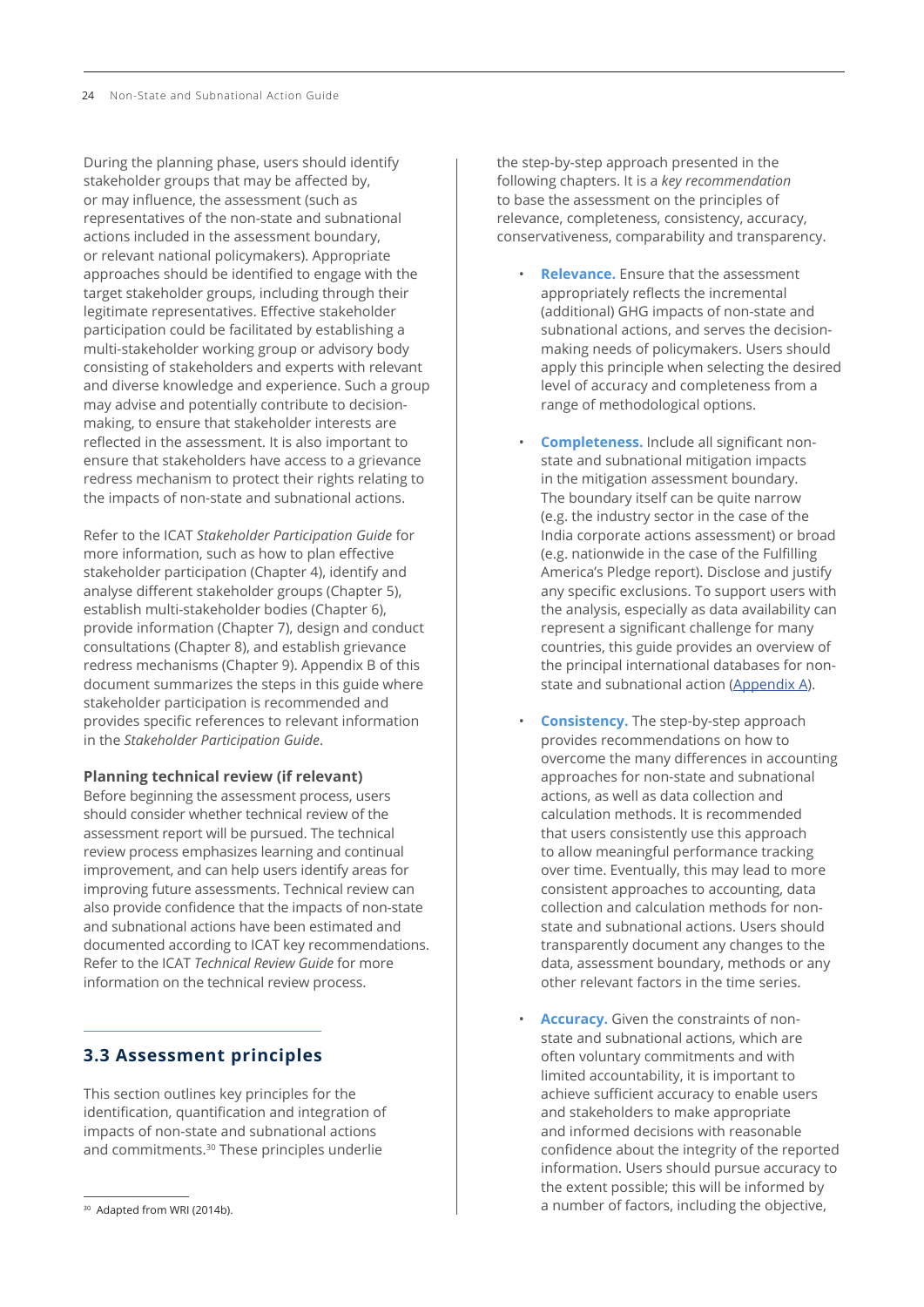the availability of data, the type of actions to be assessed and levels of uncertainty. Where feasible, users can provide ranges for their impact estimates, corresponding to different underlying assumptions (e.g. high versus low likelihood of achievement of targets, low and high economic growth assumption underlying emissions projections).

- **Conservativeness.** Users should be conservative in their assumptions and approaches, given the often voluntary and sometimes uncertain nature of non-state and subnational actions. A conservative approach may mean that users exclude certain actions from the assessment if data are insufficient or if overlaps cannot be determined. Presenting a range of results, consisting of various scenarios reflecting different assumptions, is recommended to illustrate the sensitivity of the results to the assumptions. Any assumptions used to estimate impact, determine the likelihood of achievement or determine potential overlaps should be carefully recorded, and the underlying rationale explained.
- **Comparability.** Current non-state and subnational actions and initiatives are very difficult to compare, because of different methodologies, data sources, assumptions, objectives and reporting formats. This document offers information to enhance comparability. Users should exercise caution when comparing the impacts of non-state and subnational actions. Differences in reported emission impacts may be a result of differences in methodology or GHG accounting rather than real-world differences. Additional measures are necessary to enable valid comparisons, such as consistency in the time frame of the assessments, the types of impacts included in the assessment boundary, baseline assumptions, calculation methodologies, methods for assessing policy interactions, and data sources. Additional consistency to facilitate comparability can be provided through GHG reporting programmes or more detailed sector-specific methodologies.<sup>31</sup> To understand whether comparisons are valid, all methodologies,

assumptions and data sources used must be transparently documented.

**Transparency.** Users should provide clear and complete information for reviewers to assess the credibility and reliability of the results. Users should also document data sources, calculations, assumptions and uncertainties. To the extent possible, they should also document the processes, procedures and limitations of the assessment in a clear, factual, neutral and understandable manner (detailed further in Part III).

In practice, users may encounter trade-offs between principles during their assessments. For example, users may find that achieving the most complete assessment requires using less accurate data for a portion of the assessment, which would compromise overall accuracy. Conversely, achieving the most accurate assessment may require excluding sources or effects with less accuracy, compromising overall completeness. Users should balance trade-offs between principles depending on their objectives. Over time, as the accuracy and completeness of data increase, the trade-off between these accounting principles will likely diminish.32

# **3.4 Common challenges in quantification, aggregation and integration**

Users may encounter multiple challenges when trying to identify, quantify and aggregate the impacts of non-state and subnational actions, and integrate them into national or sectoral targets and mitigation planning. The approach described in this guide addresses these challenges in the relevant steps outlined in **Part II**. Where such a challenge may exist, the guide points to it, provides an example and describes how to address it. [Table 3.4](#page-13-0) lists some of the most frequently encountered challenges and where further information can be found to resolve them.

<sup>31</sup> For example, the *2006 IPCC Guidelines for National Greenhouse Gas Inventories*, the Greenhouse Gas Protocol, and reporting systems such as those managed by UNFCCC, the Global Covenant of Mayors, CDP and The Climate Group.

<sup>32</sup> WRI (2014b).